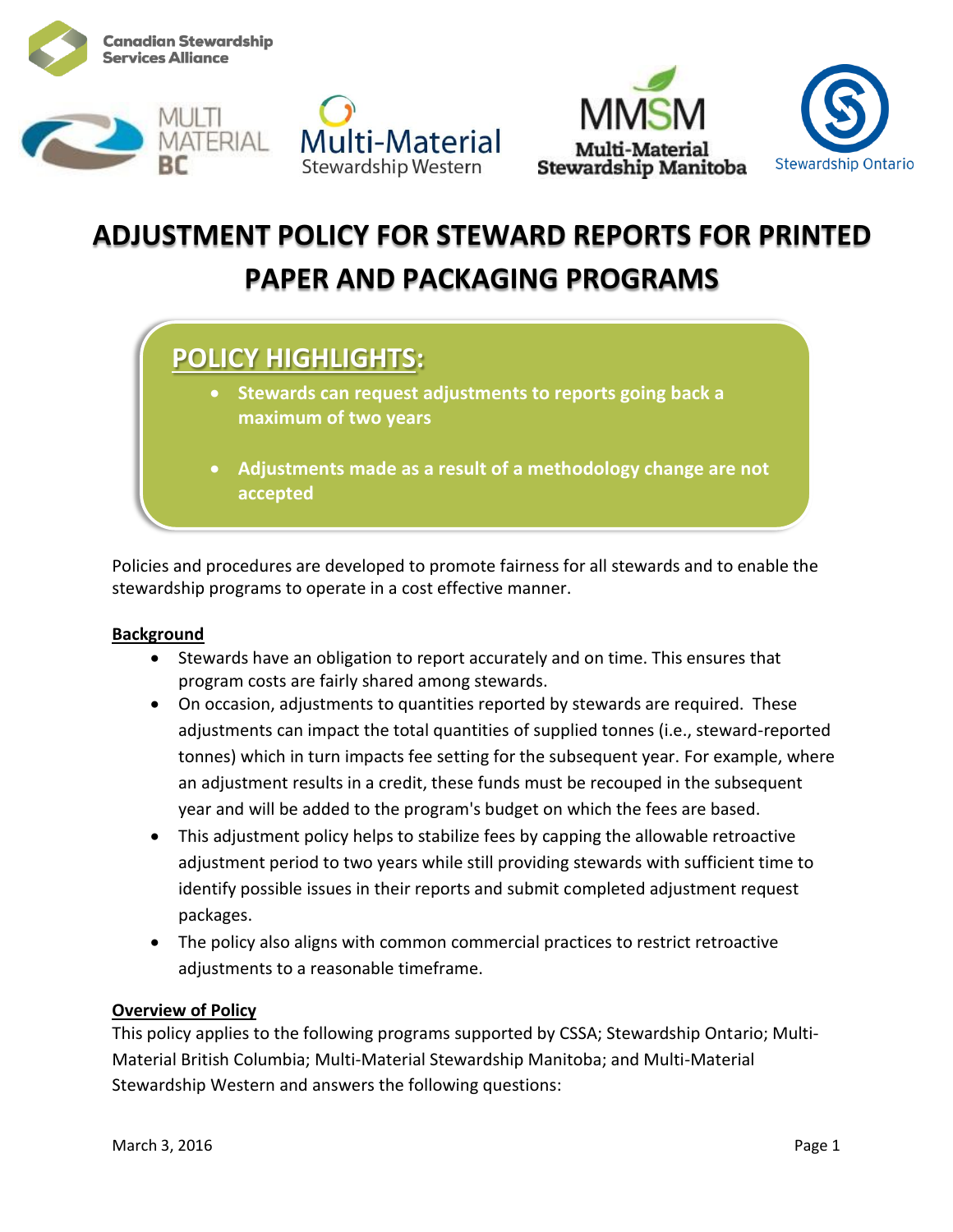- 1. What is the time limit for requesting an adjustment?
- 2. What types of adjustments are allowed?
- 3. What types of adjustments are not allowed?
- 4. How do stewards request an adjustment?
- 5. How long does it take to process an adjustment?
- 6. When will stewards receive credit or debit notifications?
- 7. What is the third party review?
- 8. How to reach us if you have questions

#### **1. What is the time limit for requesting an adjustment?**

- Stewards can request adjustments to their reports for *a period of up to two years from the associated report submission deadline* (regardless of the date the steward submitted its report).
- For example, a steward may request an adjustment through May 31, 2017 to the quantities included in their 2015 PPP report which was due May 31, 2015.
- Stewards must submit a completed adjustment request package to CSSA by the deadline in order to enable the review of the adjustments, and the processing of any adjustments that are approved, by CSSA staff

| Report                    | 2014 Report<br>(2013 Data) | 2015 Report<br>(2014 Data) | 2016 Report<br>$(2015 \text{ Data})$ | 2017 Report<br>(2016 Data) |
|---------------------------|----------------------------|----------------------------|--------------------------------------|----------------------------|
| <b>Deadline for</b>       | May 31, 2016               | May 31, 2017               | May 31, 2018                         | May 31, 2019               |
| <b>Adjustment Request</b> |                            |                            |                                      |                            |

# **HELPFUL TIP:**

- **A submission detail report (SDR) is available to stewards on the WeRecyle [Reporting](https://werecycle.cssalliance.ca/irj/portal)  [Portal](https://werecycle.cssalliance.ca/irj/portal) immediately upon submission of your steward report.**
- **We encourage you to review your SDRs as soon as possible after submitting reports to check for accuracy.**
- **If errors are not identified in the SDR, please review your first annual invoice (received in January for MMBC and MMSW and in April for MMSM and SO) for evidence of any errors (e.g. your invoice is significantly higher or lower than expected).**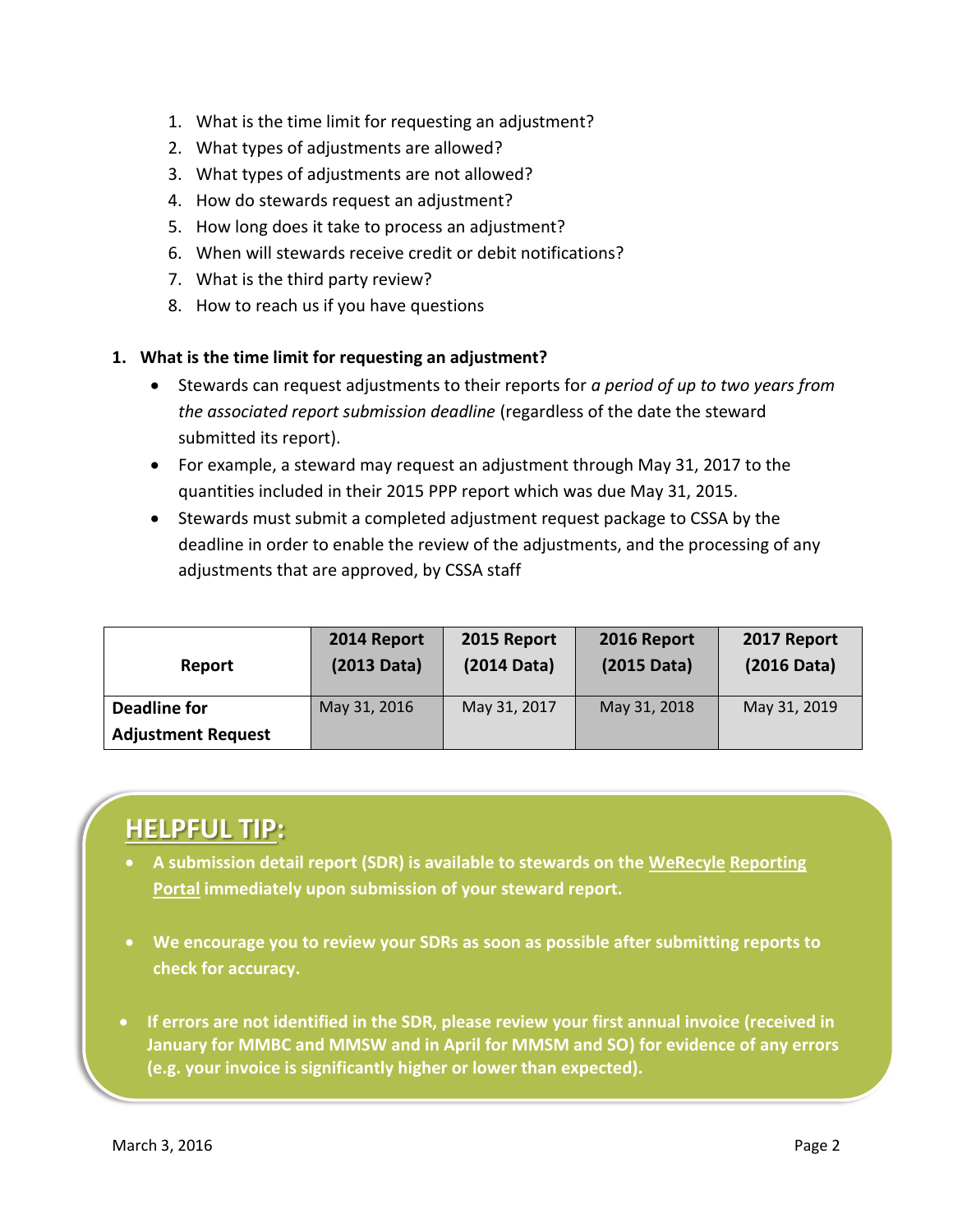#### **2. What types of adjustments are allowed?**

Adjustment requests that will be considered include, but are not limited to, the following:

- Incorrect formula in excel spreadsheet or similar "tool";
- Incorrect logic in excel spreadsheet or similar "tool";
- Material classification error:
- Material weight input error (e.g., entered 1 instead of 10);
- Data entered in the wrong units (e.g., in grams instead of kilograms);
- Exclusion of materials in error;
- Inclusion of material that is not obligated or for which another steward is obligated;
- Quantities were incorrectly calculated;
- Correction of data used to prepare a proxy report (e.g., a report created by CSSA when stewards fail to report).

#### **3. What types of adjustments are not accepted?**

Adjustment requests that are not allowed include, but are not limited to:

- **Reporting methodology changes** such as:
	- o Changing from the use of calculators to the reporting of "actuals"
	- $\circ$  Subsequent application of studies that revise reported quantities<sup>1</sup> of:
		- **IC&I** sales where the packaging associated with those sales is handled by a commercial waste management service
		- The quantities of material that remain in a commercial establishment (and will thus be processed by a commercial waste management service) rather than leave the commercial establishment with a residential consumer.
		- The quantities of packaging that a business customer/distributor will make available to commercial establishments for their consumption vs. the quantities that will be made available to residential consumers
		- Quantities of packaging disposed through public space channels.
	- o Revisions to Average Bill of Material groupings (ABOMs)
	- $\circ$  Creation of ABOMs, when one was not originally used to develop the report.
- **"Adjustments on adjustments"** We cannot accept requests for changes to a report for which a previous adjustment was submitted, reviewed and either rejected or accepted:
	- o Stewards can submit one adjustment request that addresses all affected materials per report; a request by a steward to adjust a report that has been adjusted once already may be considered under circumstances determined to

 $\overline{\phantom{a}}$ 

 $1$  We appreciate your efforts to improve the accuracy of your report, and such studies may be applied to future reports if reasonable, well-designed, executed and documented.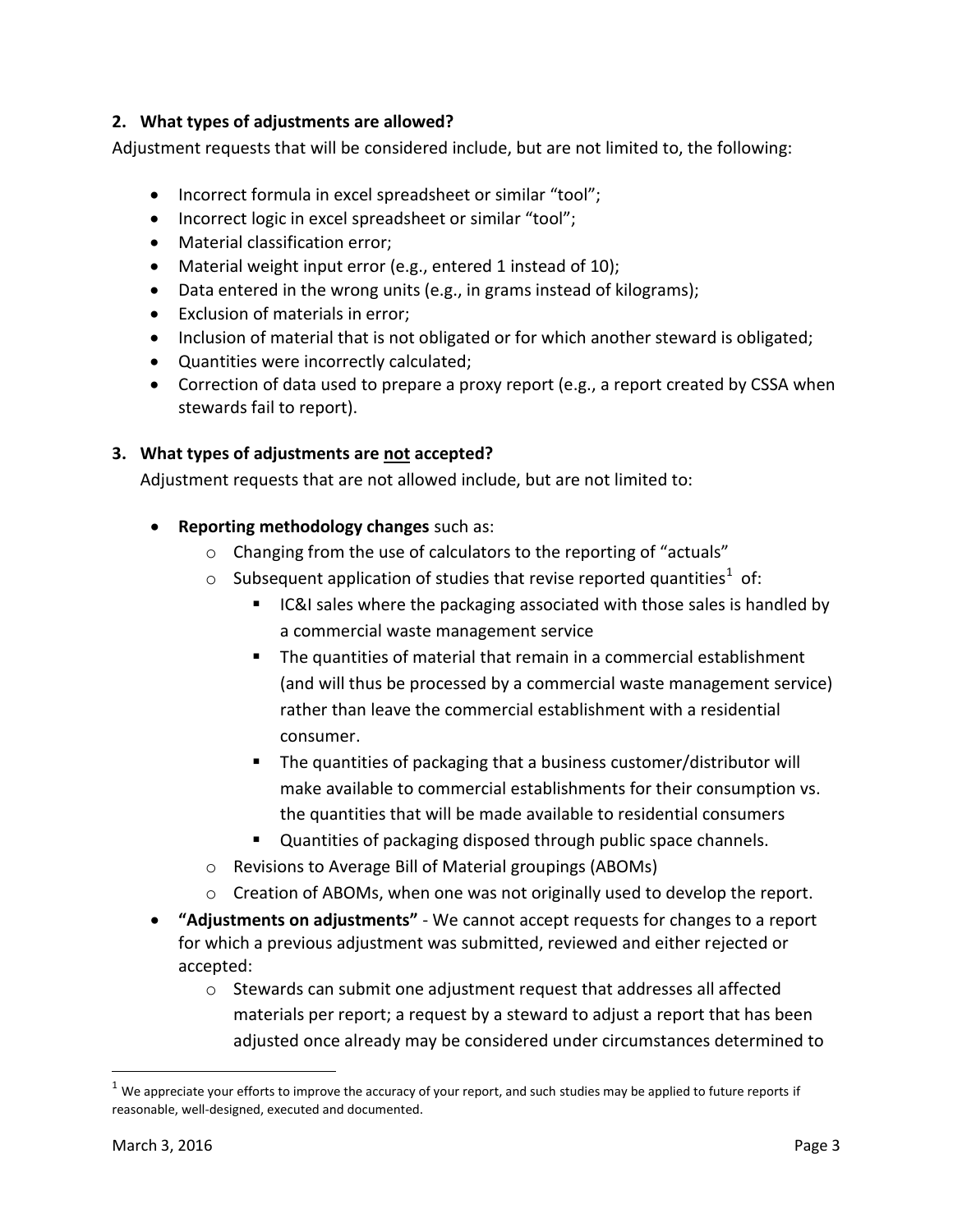be exceptional and if approved may result in administrative fees being charged to the steward.

- **Changes to your business model** such as divestments, mergers or acquisitions<sup>2</sup>:
	- $\circ$  If you acquire or divest part of your business in a given calendar year, you will include the impact of those changes during the next reporting cycle and such changes will not require adjustments to prior period reports.
- **Adjustments for which inadequate substantiation is provided** by the steward
	- o Stewards may be required to undergo a third party review in order to have their adjustment requests validated and processed – please see 7 below.

### **4. How do stewards request an adjustment?**

- See Appendix A "Steps to Complete an Adjustment Request" for step-by-step guidance on submitting an adjustment request.
- Please email adjustment requests to [adjustments@cssalliance.ca](mailto:adjustments@cssalliance.ca) and include a complete adjustments package, including a signed *Adjustment Request Form*, revised quantities by material, and explanations for the revisions. Packages must include documentation to support the request ["substantiation"]. $3$
- If there are multiple errors in a single report, stewards must include all relevant information for all errors as only one adjustment request will be allowed per report unless there are exceptional circumstances as noted in section 3 above.
- If an incomplete package is submitted or additional substantiation is required by CSSA, stewards will be notified and required to provide the additional documentation within one month of notification in order to avoid a resubmission of the adjustment request form.

### **5. How long does an adjustment take to process?**

We will complete an initial review and notify you within two weeks of receipt of your adjustment request on whether it is accepted. The amount of time it takes to process an adjustment is a function of its complexity, the completeness of the documentation provided by the steward to support it, the number of adjustments in the queue already, and the time of year it is received (i.e., the availability of staff). Some adjustments may require third party review; these are usually large and/or complex adjustments. Adjustments can take from weeks to months to process.

l  $^2$  A steward's exit from the market is treated differently from a change in the steward's structure arising from new product offerings, new lines of business, spin offs of part of the business, etc.

March 3, 2016 **Page 4**  $^3$  Supporting documentation (SKU level data) and narratives to explain the errors being corrected should be as clear and comprehensive as possible. The steward must be able to provide CSSA with an audit trail that, if followed, would confirm the legitimacy of the adjustment request.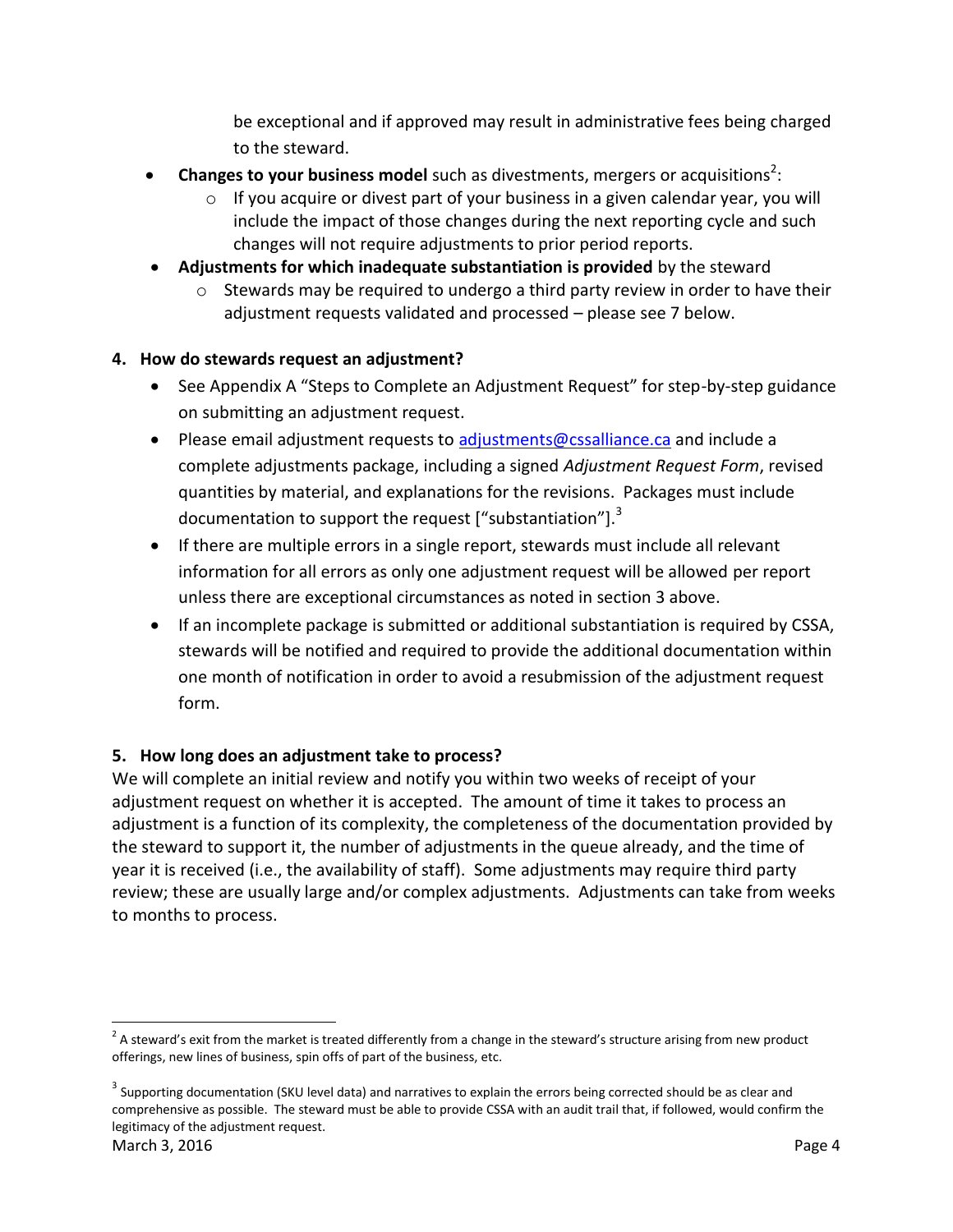#### **6. When will stewards receive credit or debit notifications?**

Credits as a result of an adjustment will be due in a future year.

Debits will be due within 30 days of issue date.

#### **7. What is a third party review?**

CSSA reserves the right to initiate a third party review of an adjustment request under certain circumstances (e.g., the adjustment is large or cannot be sufficiently validated for accuracy and completeness via a desktop review). Key aspects of third party reviews are:

- CSSA will make every effort to collaborate effectively with the steward with respect to the review process and timing.
- The scope and cost of the review will be outlined in a contract between CSSA and the steward to be acceptable to both parties.
- The professional services firm engaged to execute the review will be required to ensure its independence with respect to the performance of the process and controls assessment and validation work.
- The steward is required to pay for the review and related administrative fees.

A member of our National Steward Services team will be happy to speak with you if you have any questions about the adjustment process. Please call us at: 1 (888) 980-9549 or email your inquiry to [adjustments@cssalliance.ca.](mailto:adjustments@cssalliance.ca)

#### **Policy Revisions**

This policy is subject to review and revisions and stewards will be notified of changes made to it.